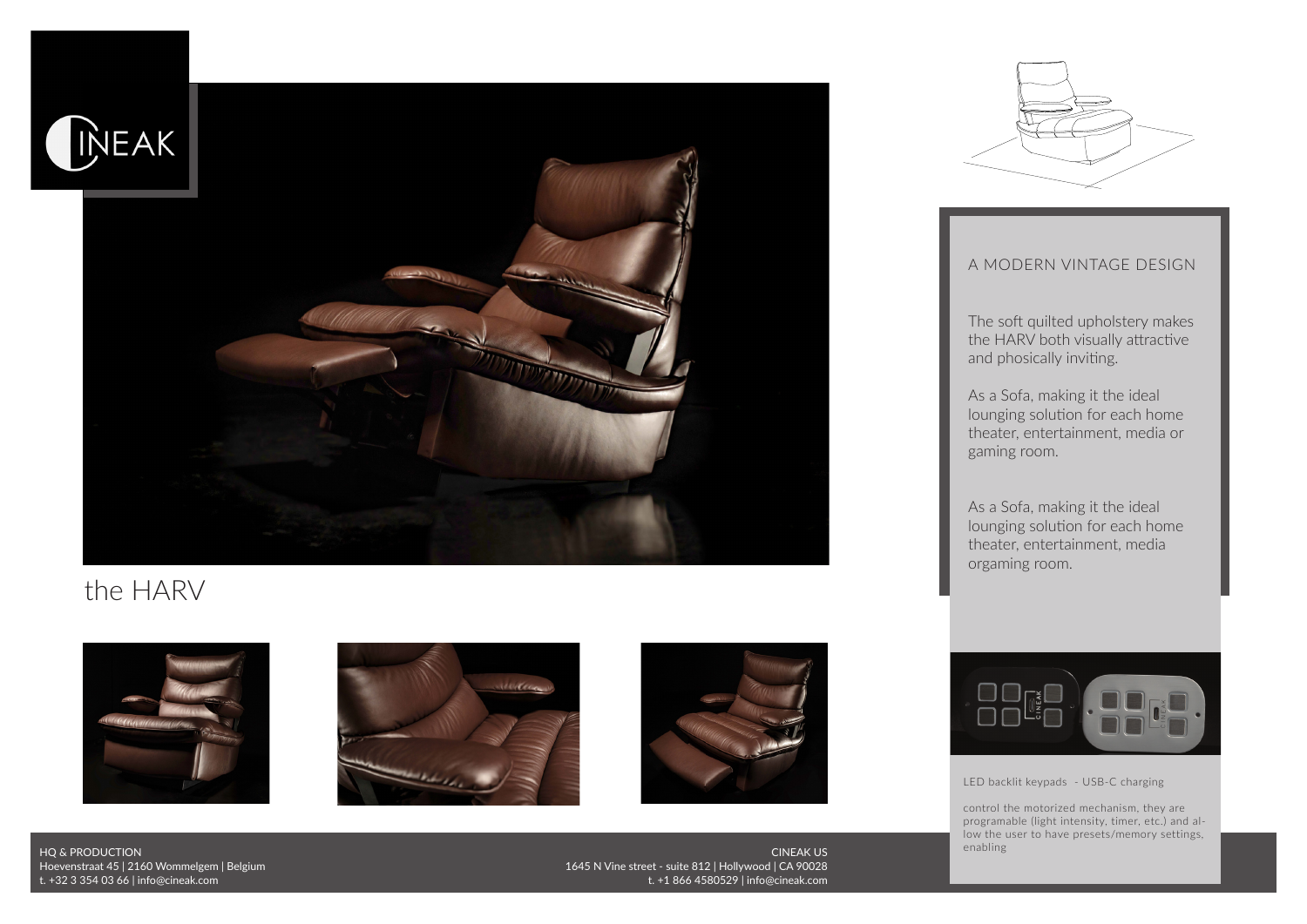







EXAMPLES





![](_page_1_Figure_7.jpeg)

![](_page_1_Picture_8.jpeg)

183 T

O

![](_page_1_Picture_9.jpeg)

![](_page_1_Picture_10.jpeg)

![](_page_1_Picture_11.jpeg)

PROJECT: THE HARV - Elements<br>Motorized Relax<br>stating Layout by CNEM, www.CNEMC.com NC<br>thelmes density, covering matrials, modularly are<br>acoustic AV engineering firm, it is the responsibility<br>responsible for AVI issues othe

Seating Layout by CINEAK, www.CINEAK.com NOTE: All CINEAK products are custom made to order and hand-built - dimensions may vary and discrepancies will occur due to differences in foam<br>hickness/density, overing imm, it is thickness/density, covering materials, modularly adding seating parts and position of mechanisms. Allow small variances-especially for modular configurations. CINEAK is NOT a room design nor<br>accounts AV regimes from it is Date: 1/04/2022 | KPH<br>| KPH<br>| . Motorized Relax 1/04/2022 made to order and hand-built<br>chanisms. Allow small variano products<br>ts and pos<br>verify dime CINEAK<sub>p</sub>

acoustic AV engineering firm, it is the responsibility of DEALER to verify dimensions, layout spects and aspects of seating to room - CINEAK does not take any responsibility nor can be held<br>reggest to verify dimensions at responsible for ANY issues other than quality and proper function of chairs manufactured to CINEAK standards. Dimensional information on products are estimates and may change over time. CINEAK<br>Niggests to verliy dimensions

≣ ¥

Scale: 1/20 @ A4<br>Date: 1/04/2022

Drawn by:<br>KPH

INEAK

es in foam<br>sign nor<br>sheld<br>time. CINEAN हैं है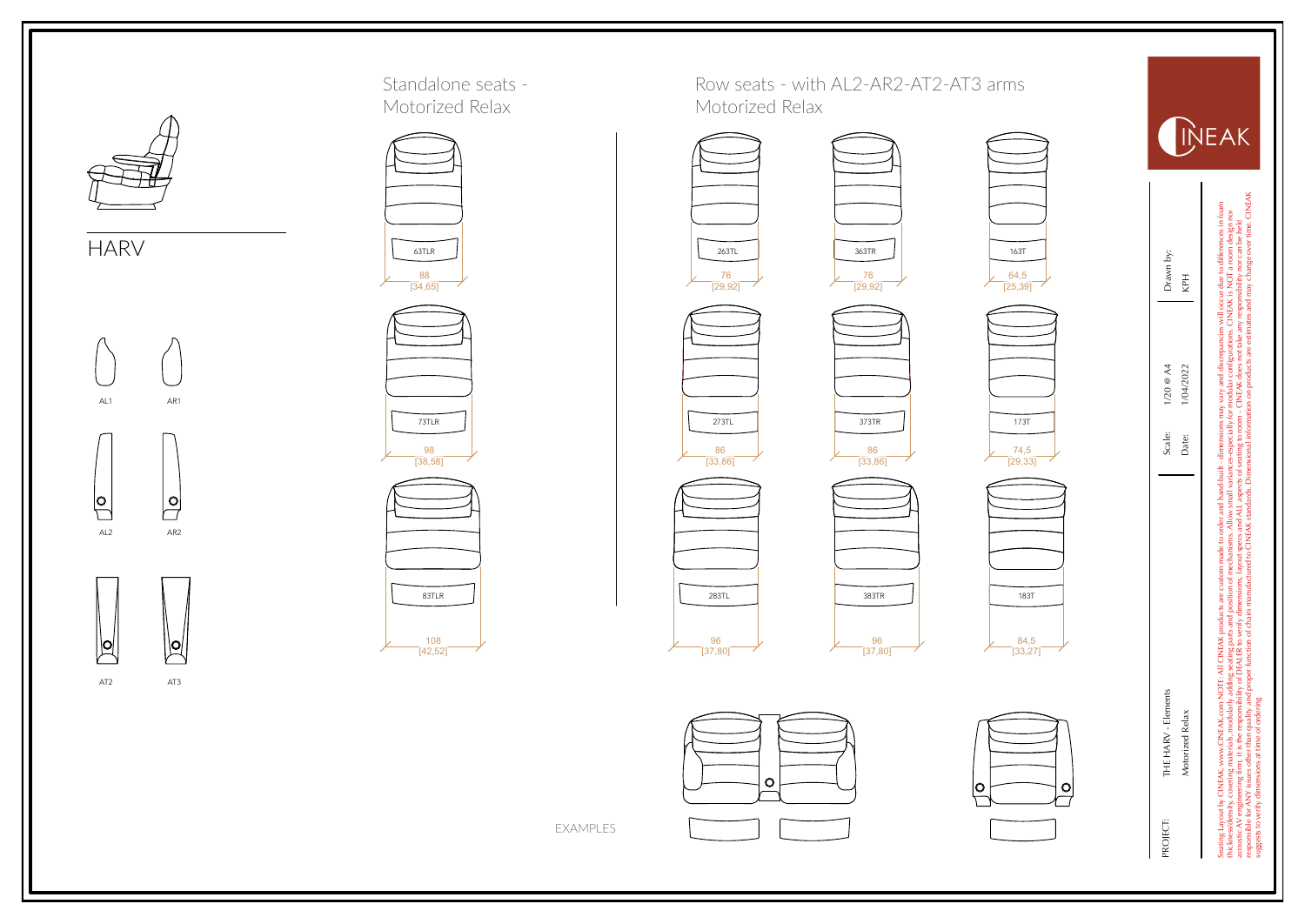![](_page_2_Picture_2.jpeg)

![](_page_2_Figure_3.jpeg)

|                                      | Love Seat - elements - Motorised Relax      |                                      |
|--------------------------------------|---------------------------------------------|--------------------------------------|
|                                      | Note: red-lines are love seat - connections |                                      |
| 63TL<br>$\frac{76,3}{[30,02]}$       | 63TR                                        | 363T<br>64,5<br>[25, 39]             |
| 73TL<br>86,2<br>$\overline{[33,95]}$ | 73TR                                        | 373T<br>74,5<br>$\overline{[29,33]}$ |
| 83TL                                 | 83TR                                        | 383T                                 |
| 96,3<br>[37, 89]                     |                                             | $\frac{84,5}{[33,27]}$               |
|                                      |                                             |                                      |

EXAMPLES

![](_page_2_Figure_6.jpeg)

3 6 3 T

 $\frac{64,5}{[25,39]}$ 

2 6 3 T

| 73TL<br>86,2<br>3,95] | 73TR | 373T<br>$\frac{74,5}{[29,33]}$ | 273T | 73T |
|-----------------------|------|--------------------------------|------|-----|
| 3TL                   | 83TR | 383T<br>84,5                   | 283T | 83T |
| 6,3<br>,89]           |      | $\overline{[33,27]}$           |      |     |

![](_page_2_Figure_8.jpeg)

6 3 T

responsible for ANY issues other than quality and proper function of chairs manufactured to CINEAK standards. Dimensional information on products are estimates and may change over time. CINEAK<br>Niggests to verliy dimensions ences in foam<br>design nor<br>de held<br>le held **GINE** Seating Layout by CINEAK, www.CINEAK.com NOTE: All CINEAK products are custom made to order and hand-built - dimensions may vary and discrepancies will occur due to differences in foam<br>hickness/density, overing imm, it is thickness/density, covering materials, modularly adding seating parts and position of mechanisms. Allow small variances-especially for modular configurations. CINEAK is NOT a room design nor<br>accounts AV regimes from it is acoustic AV engineering firm, it is the responsibility of DEALER to verify dimensions, layout spects and aspects of seating to room - CINEAK does not take any responsibility nor can be held<br>reggest to verify dimensions at Drawn by:<br>KPH to diffe Date: 1/04/2022 | KPH<br>| KPH<br>| . Scale: 1/20 @ A4<br>Date: 1/04/2022 Love-seat - motorized 1/04/2022 All CINEAK products are custom made to order and hand-built<br>seasing parts and position of mechanisms. Allow small variance<br>of unction of chairs manufacturing to CINEAK standards. One<br>of function of chairs manufacturied to PROJECT: THE HARV - Elements<br>Love-seat - motorized<br>stating layoutly CNEM, www.CNEM.com NC<br>hicknes deemity covering matrics, modularly are<br>acoustic AV engineering firm, it is the responsibility<br>responsible for AVI issues ot

**INEAK**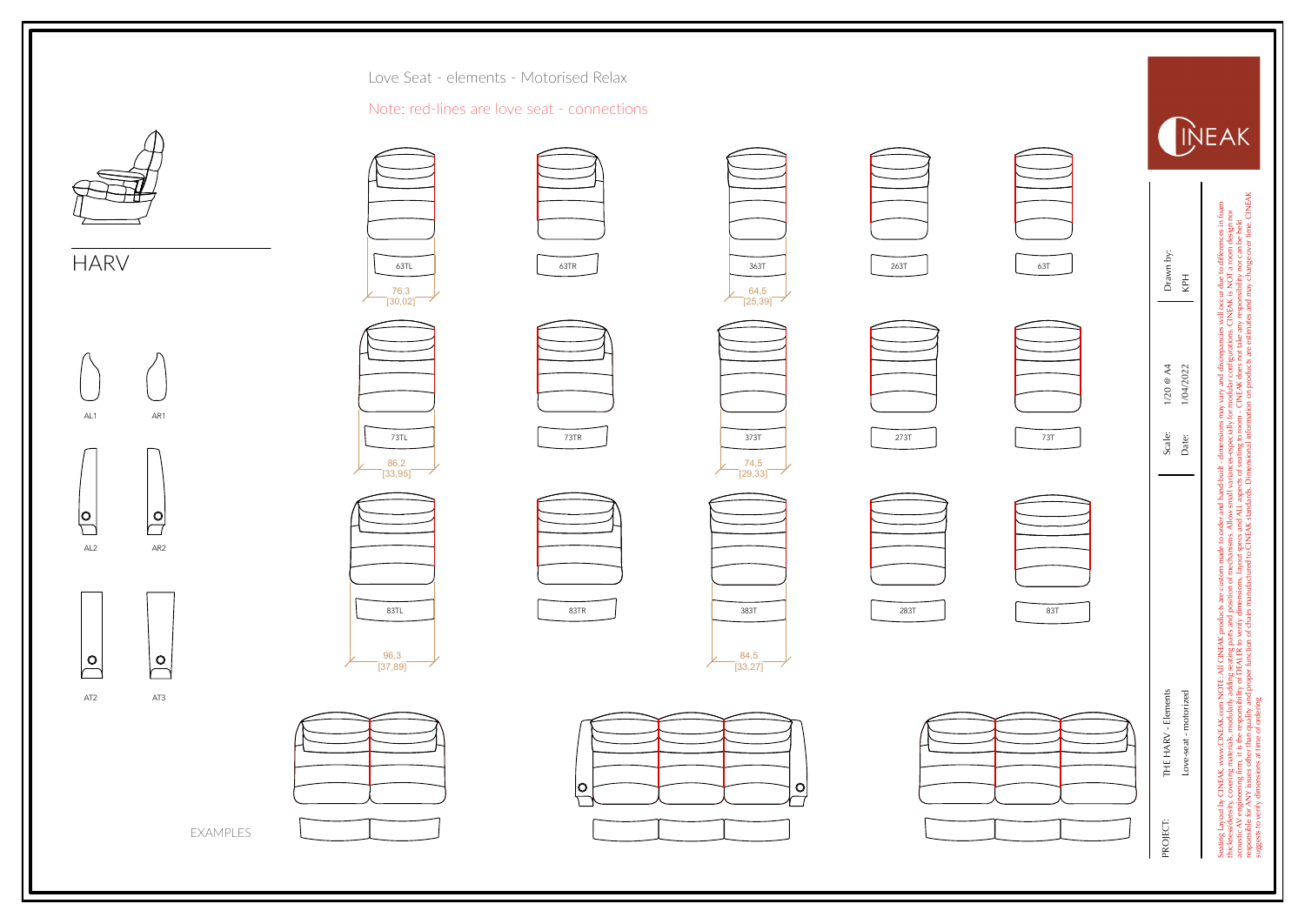![](_page_3_Picture_0.jpeg)

AL2 AR2

 $\overline{S}$ 

 $\sqrt{\frac{6}{1}}$ 

 $\overline{\beta}$ 

 $\sqrt{\frac{6}{2}}$ 

AT2 AT3

H A R V

![](_page_3_Figure_2.jpeg)

![](_page_3_Figure_3.jpeg)

![](_page_3_Figure_4.jpeg)

![](_page_3_Picture_6.jpeg)

EXAMPLES

![](_page_3_Picture_8.jpeg)

 $\frac{64,5}{[25,39]}$ 

![](_page_3_Picture_10.jpeg)

![](_page_3_Picture_11.jpeg)

![](_page_3_Picture_12.jpeg)

![](_page_3_Picture_14.jpeg)

![](_page_3_Picture_15.jpeg)

![](_page_3_Picture_16.jpeg)

![](_page_3_Picture_17.jpeg)

![](_page_3_Picture_18.jpeg)

![](_page_3_Picture_19.jpeg)

![](_page_3_Picture_20.jpeg)

dimensions may vary and discrepancies will occur due to different<br>esespecially for modular configurations. CINEAK is NOT a noon<br>configuration contract different configurations. CINEAK is NOT a noon Seating Layout by CINEAK, www.CINEAK.com NOTE: All CINEAK products are custom made to order and hand-built - dimensions may vary and discrepancies will occur due to differences in foam<br>hickness/density, overing imm, it is thickness/density, covering materials, modularly adding seating parts and position of mechanisms. Allow small variances-especially for modular configurations. CINEAK is NOT a room design nor<br>accounts AV regimes from it is acoustic AV engineering firm, it is the responsibility of DEALER to verify dimensions, layout spects and aspects of seating to room - CINEAK does not take any responsibility nor can be held<br>reggest to verify dimensions at

Scale: 1/20 @ A4<br>Date: 1/04/2022

responsible for ANY issues other than quality and proper function of chairs manufactured to CINEAK standards. Dimensional information on products are estimates and may change over time. CINEAK<br>Niggests to verliy dimensions

Fixed Date:  $1/04/2022$ 

Drawn by:<br>KPH

INEAK